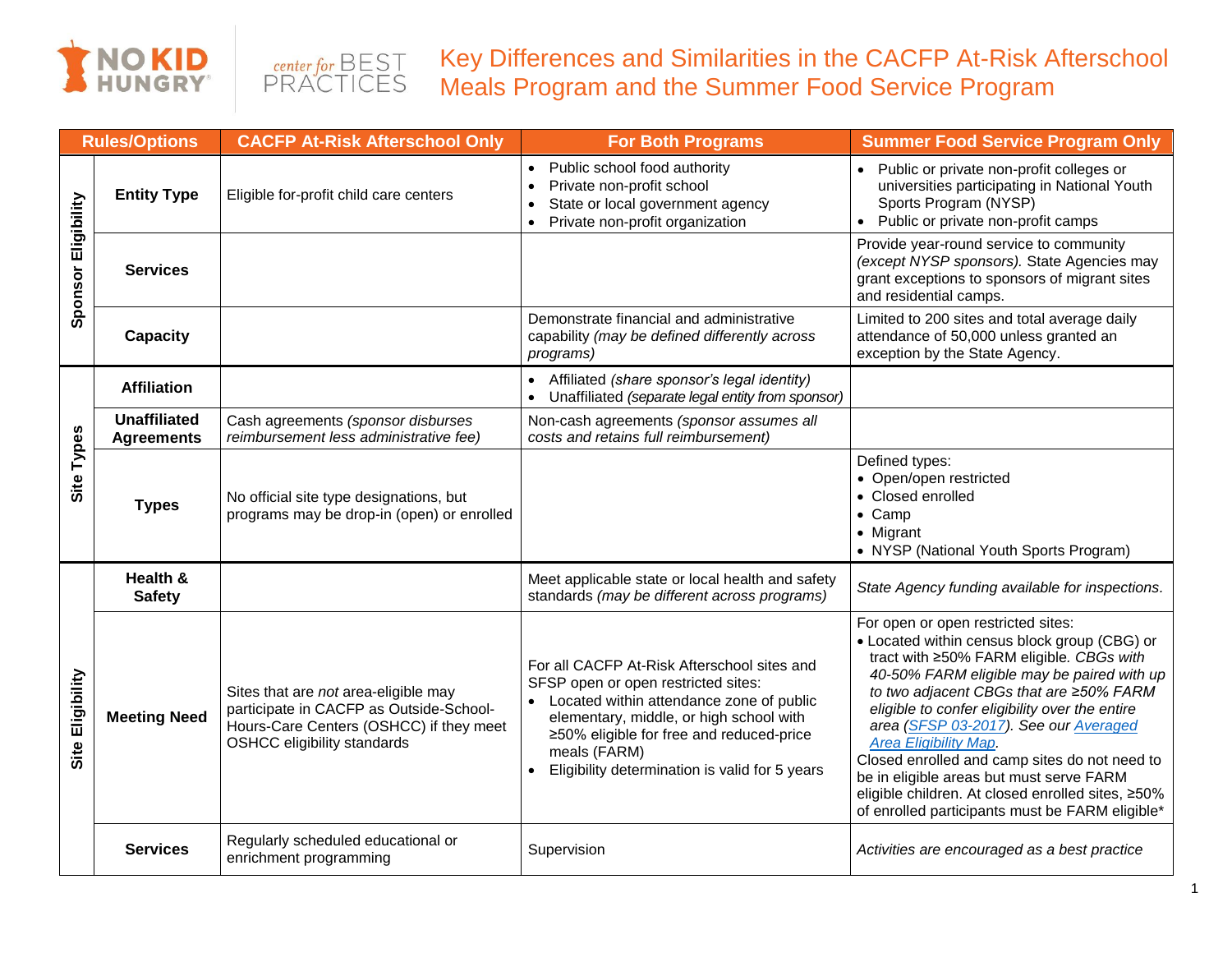| <b>Rules/Options</b> |                     | <b>CACFP At-Risk Afterschool Only</b>                                                                                                                                                                                                                                      | <b>For Both Programs</b>                                                                                                                                             | <b>Summer Food Service Program Only</b>                                                                                                                                                                                                                                           |  |  |  |
|----------------------|---------------------|----------------------------------------------------------------------------------------------------------------------------------------------------------------------------------------------------------------------------------------------------------------------------|----------------------------------------------------------------------------------------------------------------------------------------------------------------------|-----------------------------------------------------------------------------------------------------------------------------------------------------------------------------------------------------------------------------------------------------------------------------------|--|--|--|
|                      | <b>Operations</b>   | During regular school year<br>$\bullet$<br>o After school hours<br>On weekends, holidays, or breaks<br>$\circ$<br>o During unanticipated closures<br>(CACFP 26-2016)<br>• Year-round in area of year-round school                                                          | Programs may operate up to seven days per<br>week                                                                                                                    | • During summer break<br>• During vacation breaks for year-round<br>schools<br>During unanticipated closures during the<br>$\bullet$<br>regular school year (SFSP 18-2016)                                                                                                        |  |  |  |
| Participants         | <b>Ages</b>         | A 19 year-old could participate if 18 at start of<br>school year                                                                                                                                                                                                           | All children and teens through age 18<br>$\bullet$<br>Persons with disabilities regardless of age<br>$\bullet$                                                       | Persons with disabilities aged 19+ must<br>have a recognized disability (State Agency<br>or LEA) and participate in a regular school<br>meal program                                                                                                                              |  |  |  |
|                      | <b>Eligibility</b>  |                                                                                                                                                                                                                                                                            | No enrollment or eligibility information required                                                                                                                    | Household income information is required for<br>children at camp sites and at closed enrolled<br>sites.*                                                                                                                                                                          |  |  |  |
| <b>Meal Service</b>  | <b>Meal Options</b> | Reimbursement for supper and/or snack<br>on regular school days<br>Reimbursement for any one meal<br>(breakfast, lunch, or supper) and/or snack<br>on other days<br>Reimbursement for a second snack in lieu<br>of a meal is allowable                                     | One or two meal services per day<br>Congregate, on-site feeding for all meal<br>services with option for one fruit, vegetable,<br>or grain item to be taken off-site | Open and closed enrolled sites: claim any<br>two meals and/or snacks except lunch and<br>supper on the same day<br>• Camps and migrant sites: may claim up to<br>three meals per day                                                                                              |  |  |  |
|                      | <b>Meal Times</b>   | Meals and snacks must be served after<br>$\bullet$<br>school on school days; schools that meet<br>USDA's definition of expanded learning<br>time may serve before the final bell (SP<br>01-2011, CACFP 01-2011-Rev)<br>No other restrictions on order, time, or<br>spacing | • State restrictions may apply                                                                                                                                       | • Three hours must elapse between the<br>beginning of one meal service and the<br>beginning of the next, except that four<br>hours must elapse between lunch and<br>supper*                                                                                                       |  |  |  |
|                      | Meal<br>Preparation | Purchased and/or prepared on-site by facility<br>(cash agreement with sponsor)                                                                                                                                                                                             | Supplied by sponsor through a vendor<br>$\bullet$<br>Prepared and/or delivered by sponsor<br>$\bullet$                                                               |                                                                                                                                                                                                                                                                                   |  |  |  |
|                      | <b>Meal Pattern</b> | Updated CACFP meal standards took<br>effect on October 1, 2017<br>• Offer versus serve (OVS) is permitted for<br>all meals (not snacks) provided by any<br>sponsor or site                                                                                                 | School food authorities may opt to follow<br>National School Lunch Program/School<br>Breakfast Program meal patterns                                                 | • Offer versus serve (OVS) is permitted for<br>meals (not snacks) provided by school<br>food authority sponsors only*<br>• May be approved to follow age-<br>appropriate CACFP meal patterns if<br>desired; must follow CACFP infant meal<br>pattern if approved to serve infants |  |  |  |
|                      | <b>Meal Records</b> | Daily meal counts; point of service is<br>preferred<br>• Daily attendance                                                                                                                                                                                                  | Menus for each meal or snack<br>$\bullet$<br>Number of meals:<br>$\bullet$<br>o Prepared or delivered (ex. delivery slip)<br>o Served to Program adults              | Point of service meal counts<br>$\bullet$<br>Number of first meals, second meals, any<br>$\bullet$<br>meals served to non-program adults, and<br>leftover meals                                                                                                                   |  |  |  |